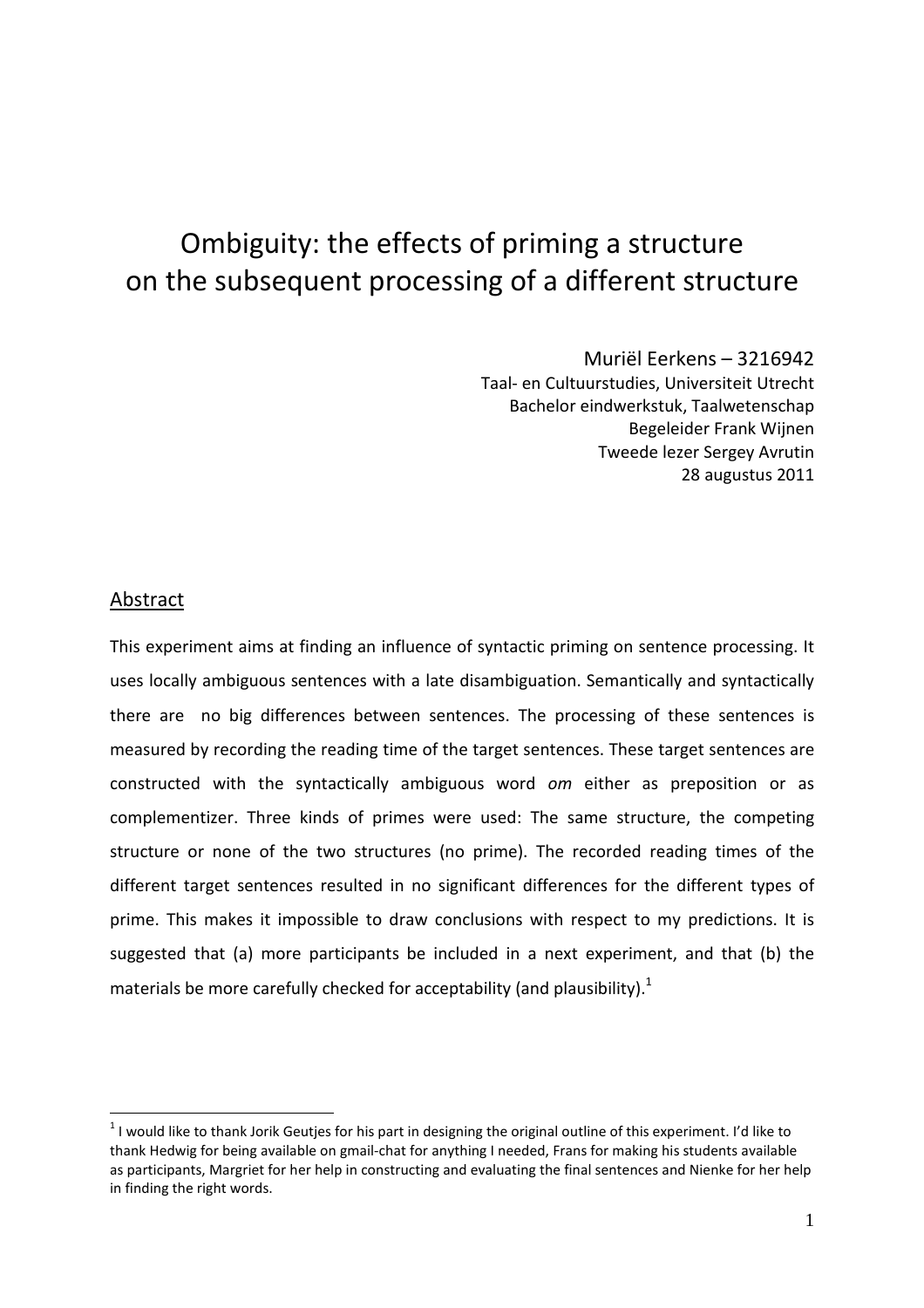#### Introduction

According to Thothathiri and Snedeker (2007): "Syntactic priming during language production has been pervasive and well-studied. Hearing, reading, speaking or writing a sentence with a given structure increases the probability of subsequently producing the same structure, regardless of whether the prime and target share lexical content. In contrast, syntactic priming during comprehension has proven more elusive, fuelling claims that comprehension is less dependent on general syntactic representations and more dependent on lexical knowledge." With three experiments that recorded eye-tracking during act-out tasks, Thothathiri and Snedeker found "a role for abstract structural information during comprehension as well as production." Abstract structural information is syntactic information that is not lexically bound. A lot of information that is needed for parsing is included in the lexical information of a word. It is interesting to know if there also exists something like abstract syntactical information, not bound to a specific word but more abstract. This abstract information could for example be inside a syntactic structure. That is something that will be researched in this experiment: If effects of syntactic priming can be found, abstract structural information exists and influences language processing.

Like Thothathiri and Snedeker, I have used locally ambiguous sentences with minimal semantic differences and a late disambiguation. In an earlier experiment than Thothathiri and Snedeker's, Arai, Van Gompel and Scheepers (2006) found only lexically bound priming effects. Only when the same verb was used in the prime and the target sentence they detected effects of priming. They did not find any effect of abstract structural information. Thothathiri and Snedeker found convincing evidence for the results of this experiment and why it differed from their own findings. One of the arguments they reported was that they looked for priming effects at a different point in the sentence than Arai et al. Arai et al. looked for priming effects prior to the onset of the first postverbal noun while Thothathiri and Snedeker looked for effects subsequent to noun-onset. This led to the conclusion that priming is not only lexically dependent. Based on the conclusions of Thothathiri and Snedeker the experiment presented here uses no lexical triggers which can cause a semantic priming effect. All the prime and target sentences have unique words that do not appear elsewhere.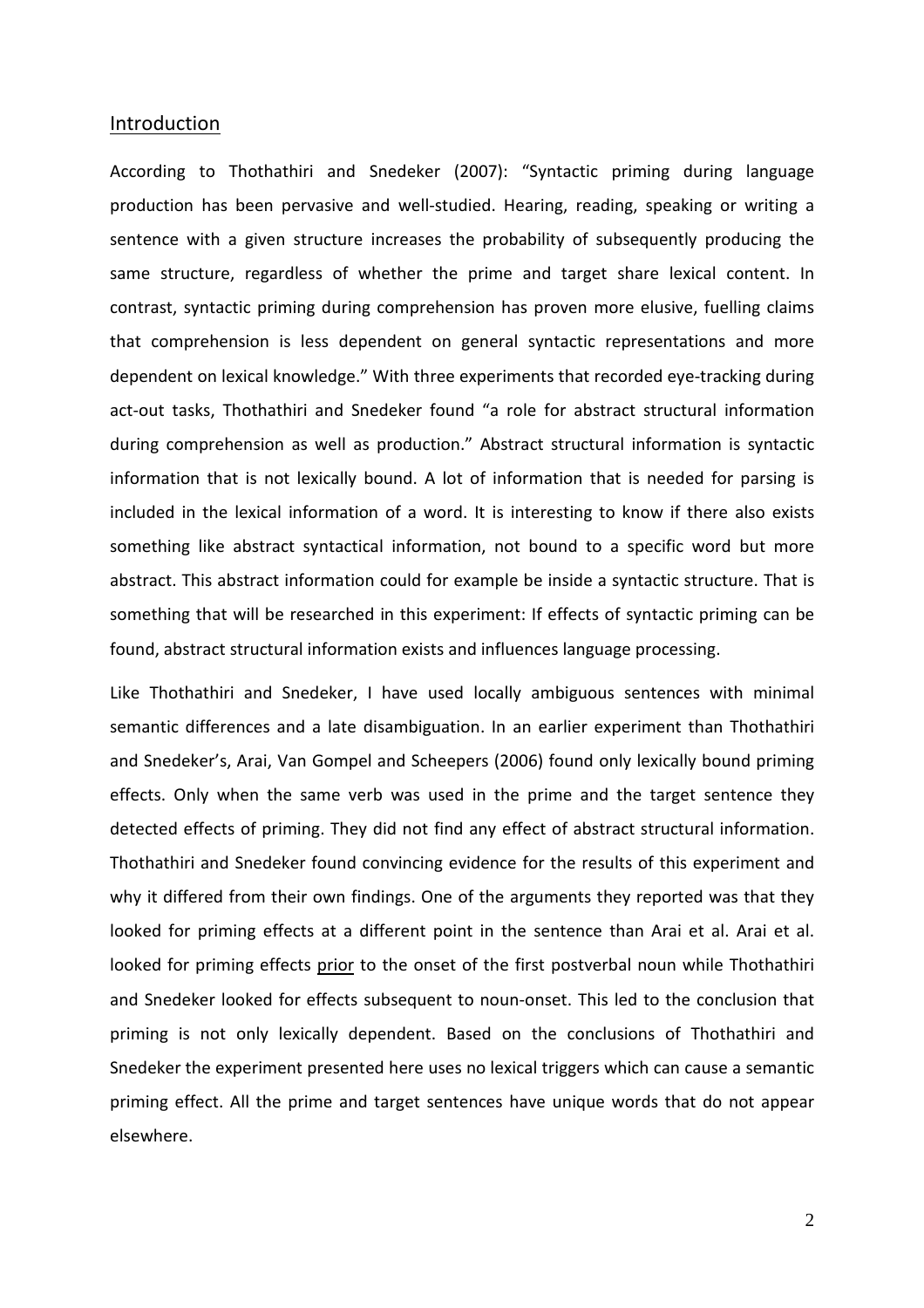In their experiments, Thothathiri and Snedeker used dative structures: an indirect object versus a prepositional phrase. I have used a structure that has a syntactically ambiguous word: *om*. One structure uses *om* as a preposition, the other structure gives it a complementizer function. In Dutch, *om* as complementizer is optional. In the sentences with a prepositional structure, the word *om* (the optional complementizer) is not realized. Instead a prepositional phrase is used with *om* as the preposition, which means 'around'. In (1) an example is given for both structures, A. uses *om* as a complementizer, B. uses *om* as preposition. In the first sentence *om* isn't translated, to make the gloss more understandable. The 'to' of the gloss (both in A. and B.) is a translation of the Dutch *te*, which is the indicator of an infinitival verb.

(1) A. Hij belooft om de toren te beklimmen.

He promises -- the tower to climb.

B. Hij belooft om de toren te wandelen.

He promises around the tower to walk.

Only at the verb at the end of the sentence it becomes clear which of the two functions should be assigned to *om*. Out of these two constructions, the one with *om* as complementizer is more frequent.

These two different structures should serve well to answer the research question: "Can the processing of a locally ambiguous sentence be influenced by priming?" My hypothesis is that a sentence is easier to process when the same structure has just been processed. I assume that the abstract structural information will not only be used for the one sentence but will stay activated to influence later parsing.

The technique I chose to study this is self-paced reading. I expect people will need less time to read a sentence if they processed the same structure just before. If they have the structure 'activated' in their head, the reading time will be shortened. But if they get a sentence with an initial ambiguous part that is disambiguated in a different way than the prime sentence, for example the prime uses *om* as complementizer and the target sentence uses *om* as preposition, then the reading time will not be shorter. The kind of prime before the target sentence is the independent variable, the reading time of the target sentence is the dependent variable.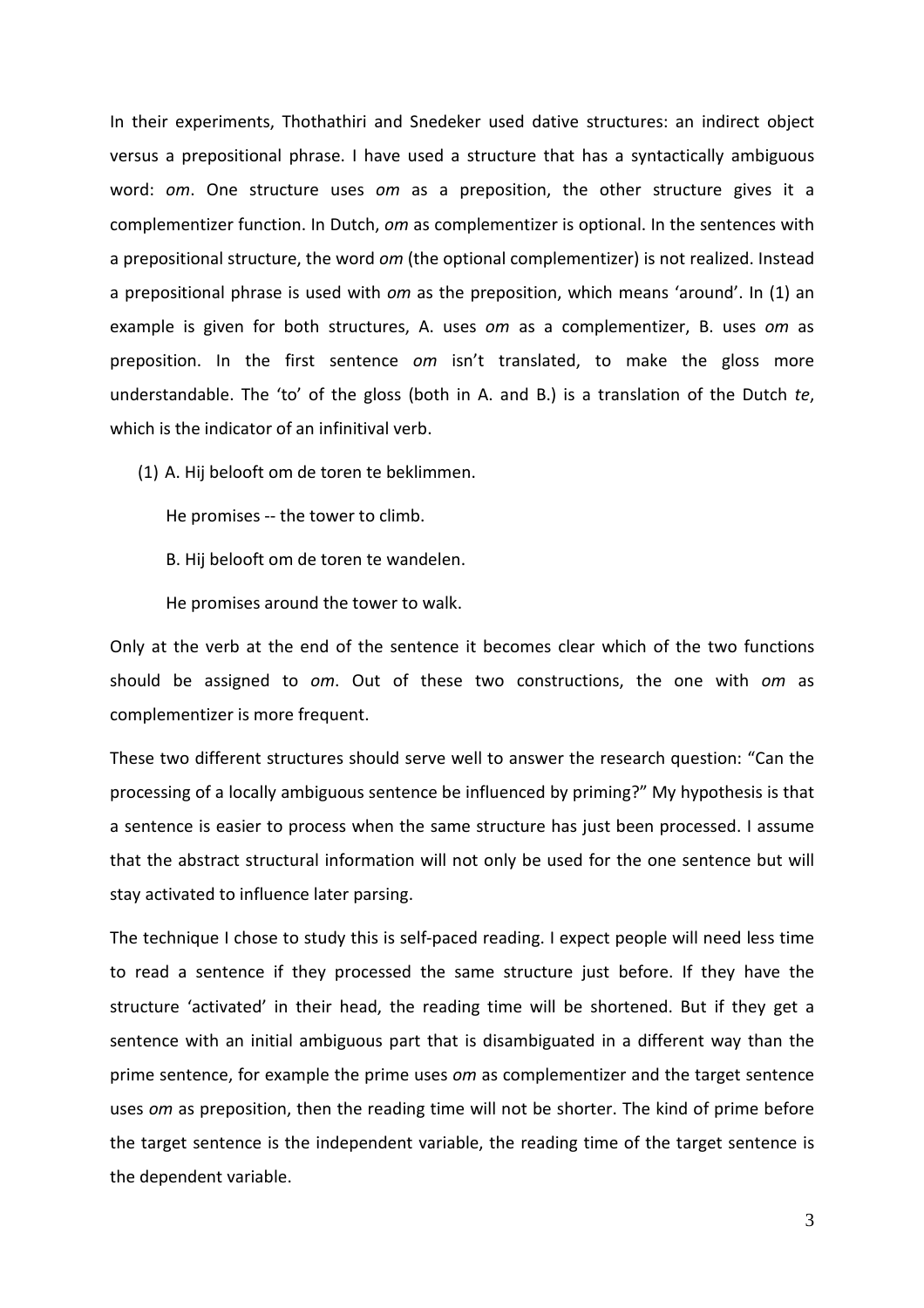This prediction of a prolonged reading time will be tested for two different cases. In the experiment both types of construction will be used as target sentences: the effect of processing a sentence with *om* as complementizer before reading a sentence with *om* as preposition will be measured, as well as the effect in the inverse situation.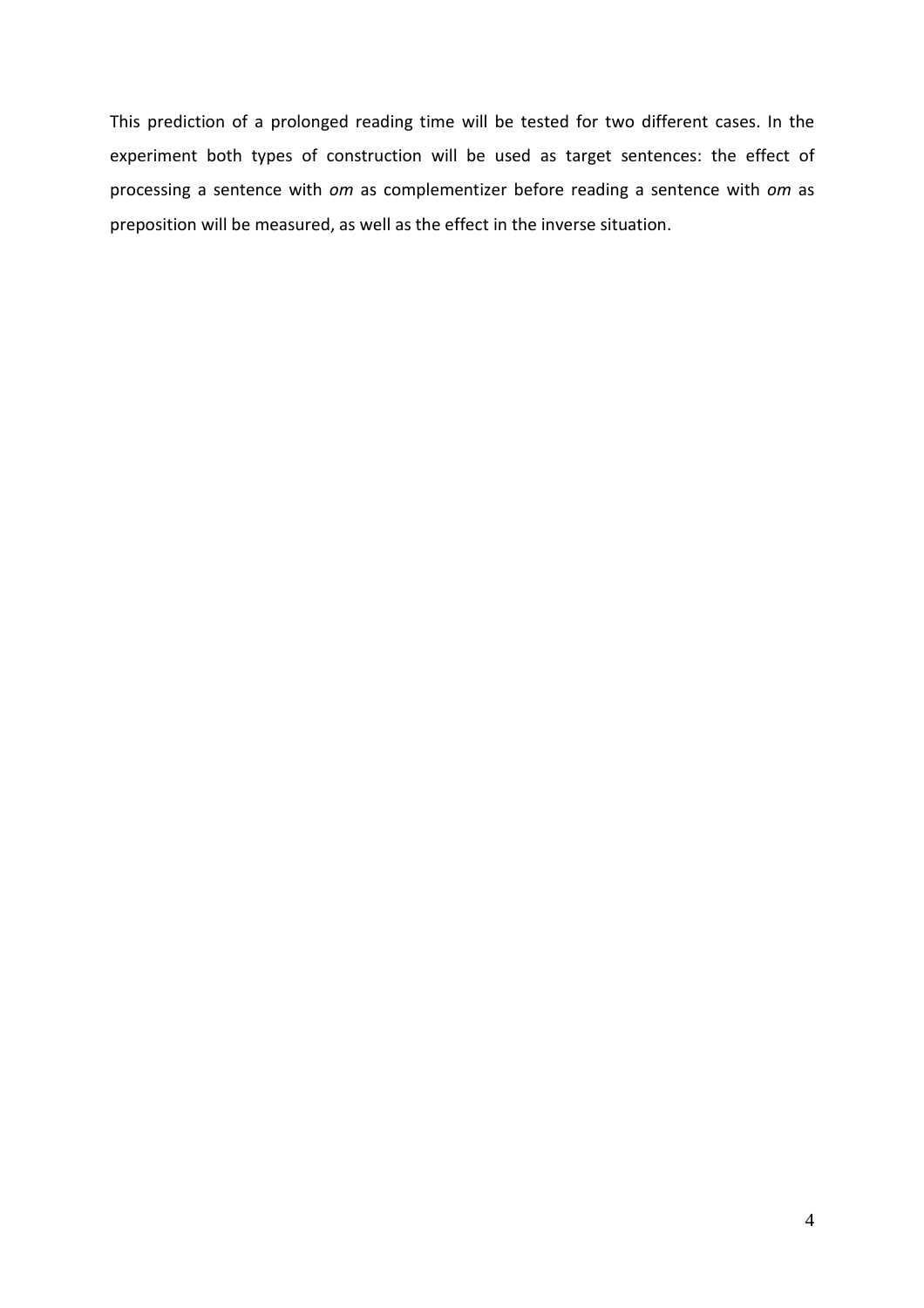# Method

# **Materials**

Three lists were constructed of 56 sentences each. Each list contained 12 target sentences, 8 prime sentences and 36 filler sentences. Half of the target sentences and half of the prime sentences had a prepositional construction (*om* was used as a preposition), the other half had a complementizer construction (*om* was a complementizer). The filler sentences all had an infinitival verb at the end that required the infinitival indicator *te*. This made all the sentences more similar, ensuring that the target sentences would not stand out. An example is given in (2), where A. is a target sentence and B. a filler.

(2) A. Alex verzoekt haar om de hei te rennen.

Alex requests her around the heath to run.

B. Sara wint door goed haar best te doen.

Sara wins by good her best to do.

All the sentences were grammatically correct. They contained only regular words, the selection of the words to be used was done on intuition. All the sentences started with a Dutch proper name. Never was the same name used more than once.

To create a Latin Square design, the sentences were presented in three different lists. This made it possible to present every target sentence with the three different primes: a prime of the same construction (same), a prime of the contrasting construction (contrasting) and no prime of interest (none). The target sentences were always presented at the same place: Sentences 9., 12., 18., 21., 25., 29., 33., 38., 41., 46., 51., 56. The three lists can be found in Appendix A. An overview of the types of prime per target sentence is given in table 1. The type of structure of the target sentence is given in brackets, (prep) for prepositional use of *om* and (comp) for complementizer.

|                        | List A      | List B      | List C      |
|------------------------|-------------|-------------|-------------|
| <b>Target sentence</b> | prime type  | prime type  | prime type  |
| $9.$ (prep)            | Contrasting | Same        | None        |
| 12. (comp)             | None        | Same        | Contrasting |
| 18. (comp)             | Same        | Contrasting | None        |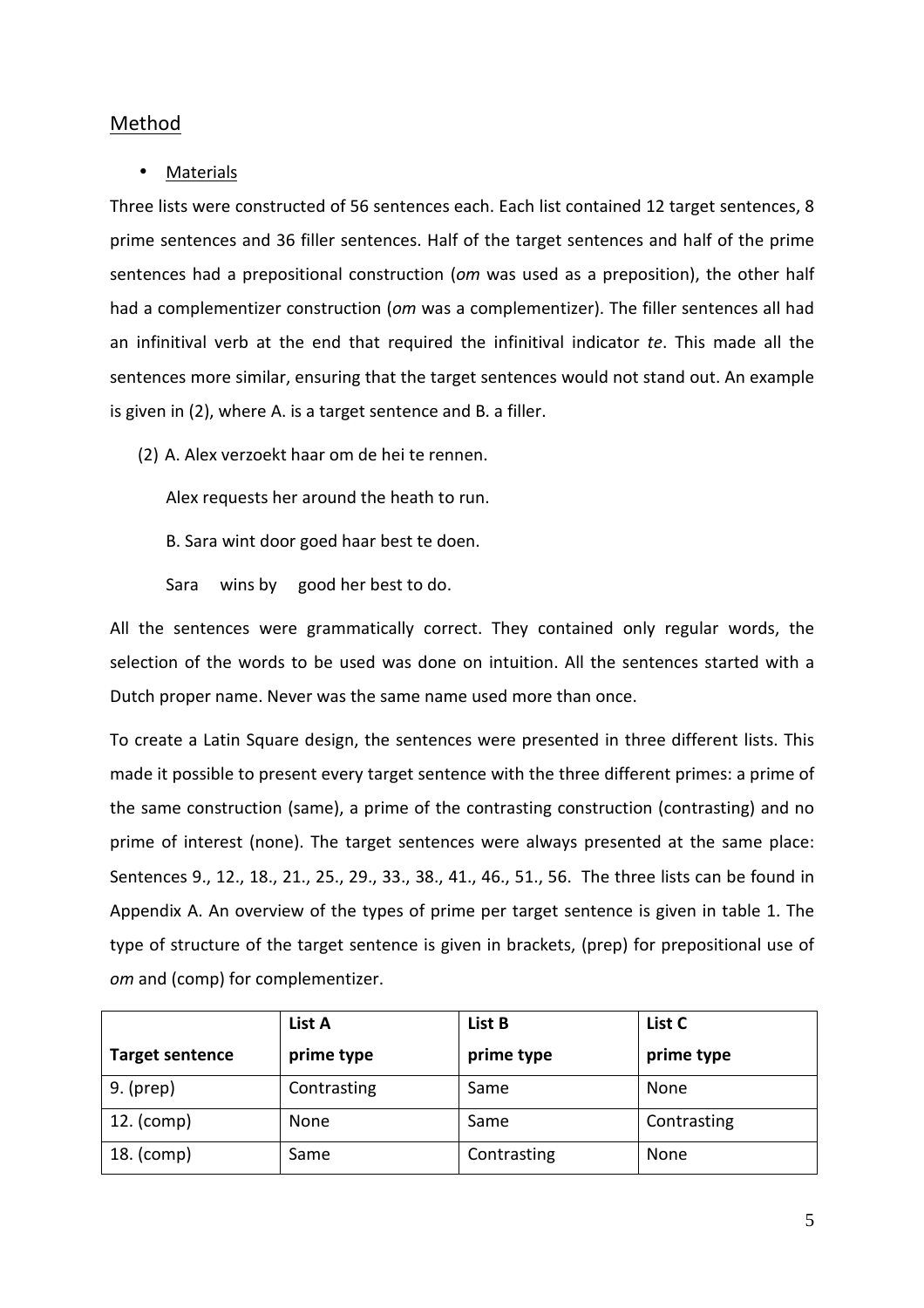| $21.$ (prep) | None        | Contrasting | Same        |
|--------------|-------------|-------------|-------------|
| 25. (prep)   | Same        | None        | Contrasting |
| 29. (comp)   | Contrasting | None        | Same        |
| 33. (comp)   | None        | Same        | Contrasting |
| 38. (comp)   | Contrasting | None        | Same        |
| 41. (prep)   | Contrasting | Same        | None        |
| 46. (prep)   | None        | Contrasting | Same        |
| 51. (comp)   | Same        | Contrasting | None        |
| 56. (prep)   | Same        | None        | Contrasting |

## **Table 1: The division per list of prime types in relation to the target sentences**

The program used to present the sentences and record the reading times was  $DMDX<sup>2</sup>$  This was installed on a laptop and used during the experiment. The input of the sentences in DMDX can be found in Appendix B for list A. There were no differences between the three input lists besides the order of the sentences.

## • Participants

There were 25 people who took part in the experiment. They were all native Dutch speakers aged between 14 and 17. It was a homogeneous group of students who went to school at the same high level grammar school.

Of the 25 participants, the results of 9 participants were not taken into consideration for the final results. One of them turned out to be dyslexic. One other said afterwards that he thought it was a memory test. He had tried to memorize all the sentences, recording very long reading times. The other seven stated at the end of the experiment that the word *om* occured very frequently or they even said that these sentences were ungrammatical to them. Noticing the manipulated factor during the experiment could confound the results. This is the reason that their data has not been taken into consideration.

In the end, the results of list A and B was used for five participants and the reading times of list C for six participants.

# **Procedure**

<sup>&</sup>lt;sup>2</sup> http://www.indiana.edu/~clcl/Q550\_WWW/DMDX.htm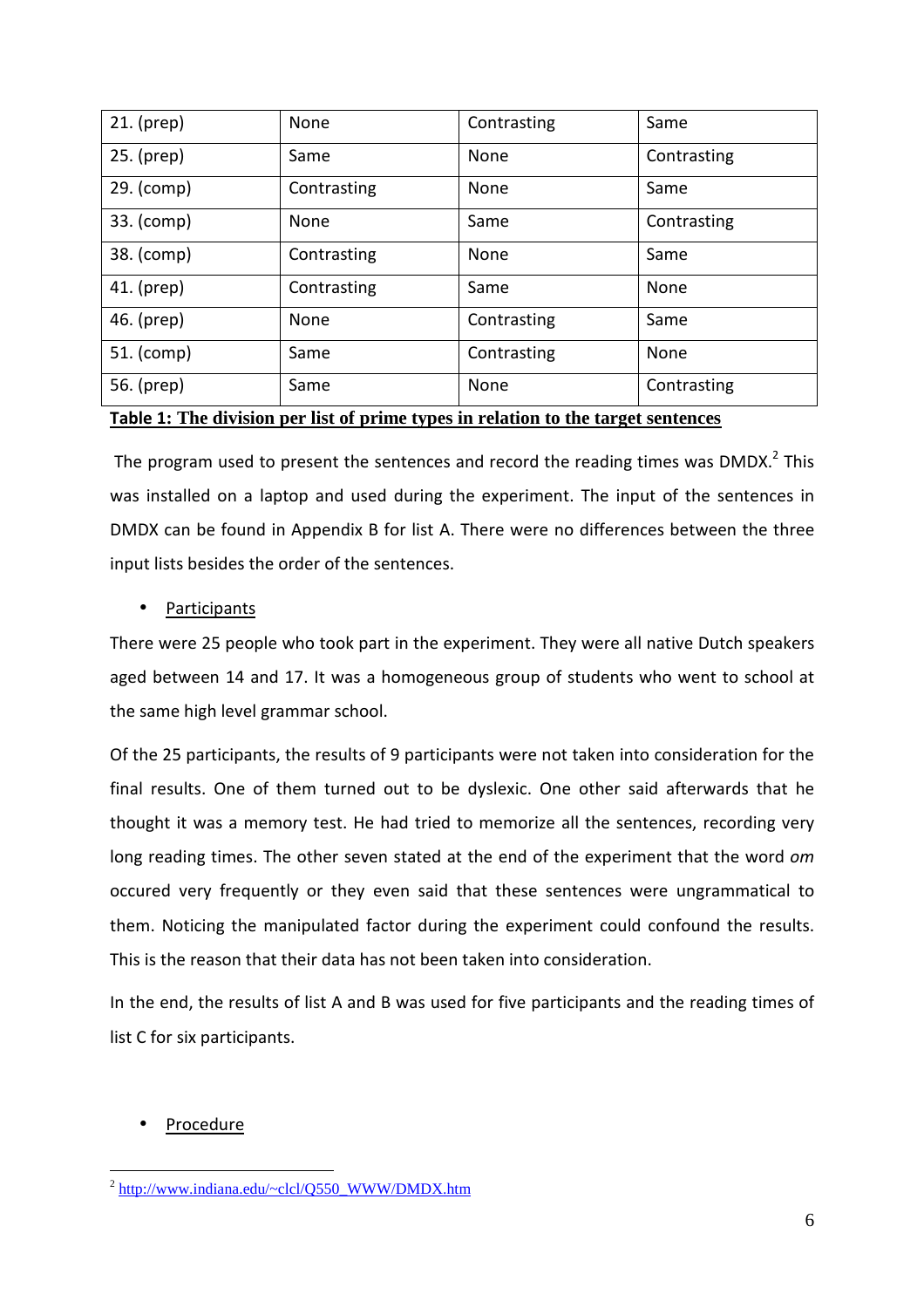The participants were one by one taken apart from class to a separate room. They were instructed that they would see one sentence per time on the screen of a laptop. After the sentence *Druk op de spatiebalk.* (Press the spacebar.) the sentences appeared one by one on the screen. Whenever a new sentence appeared, a software clock started running which measured the time until the clock was stopped. This was done by pressing the shift button. Subsequently the space bar needed to be pressed to make the next sentence appear. So the participants were instructed to read the sentence at their own pace, press shift when they were finished and then press space to receive the next sentence. The reading times of all 56 sentences were stored in a file on the laptop.

After sentences 25. and 42. the word *Pauze* appeared in the screen. The participants were instructed to tell the experimenter when they reached this. In the first break, I asked them if they were able to snap their fingers and if they could show it. In the second break, they were asked to perform another finger movement. This was purely to let the participants take their eyes and focus off the screen, so they wouldn't start pressing the keys too automatically. I chose not to ask a question about the content or something entirely unrelated because this could be too much of a distraction. Changing from the passive reading to the more active hand movements was assumed to make the participants focused enough again.

After the self-paced reading test, the participants were asked some questions. The most important questions were their age and if they had noticed anything in the sentences. Whenever the participant mentioned something with *om* or with ungrammaticality in the target sentences this was noted.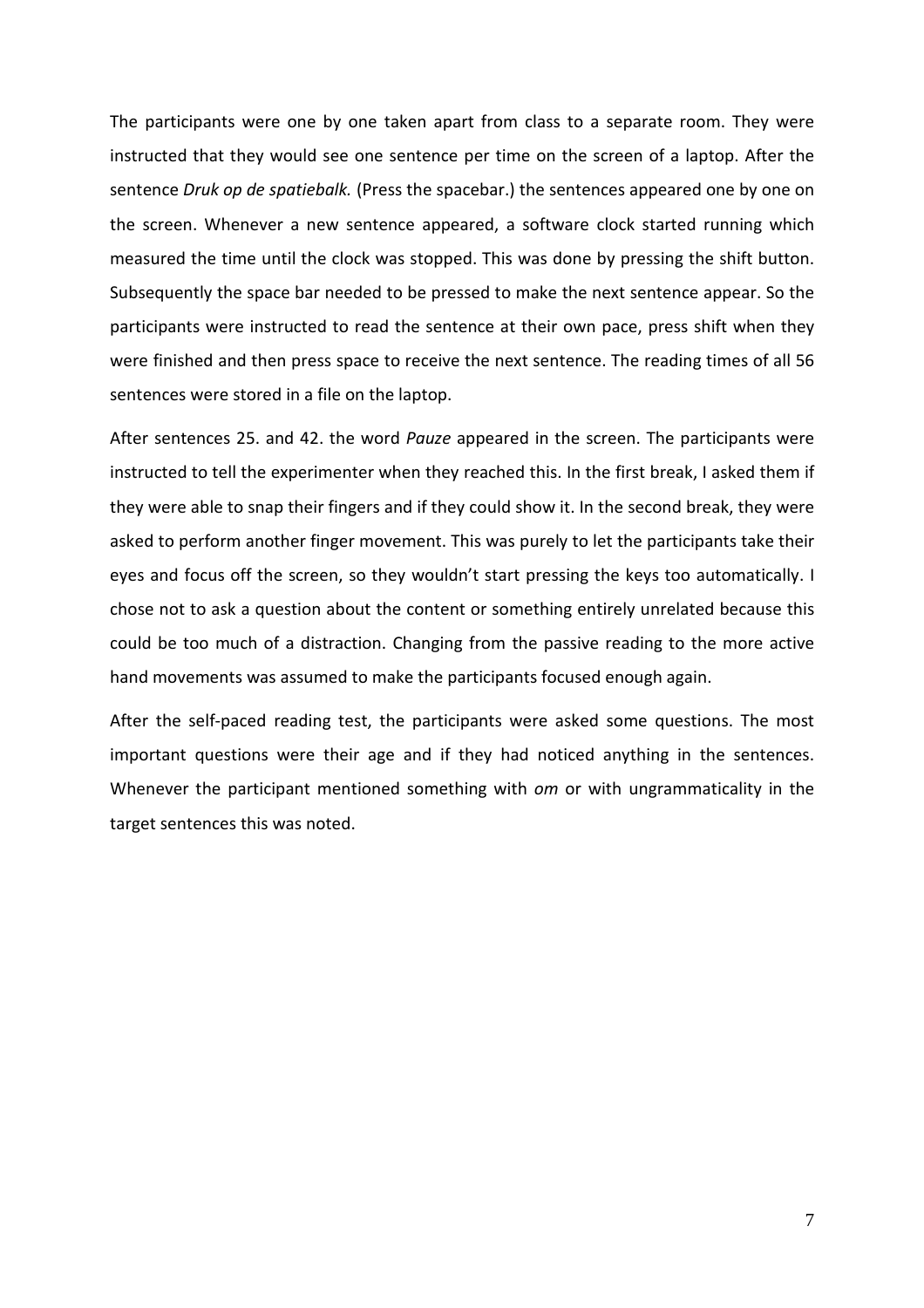# **Results**

The target sentences are divided by two factors. Within and between these levels, the reading times are measured and will now be compared. The first level consists of the two types of *om*; the second level consists of the three types of prime. This has lead to the following target sentences, or dependent variables:

| Omtype         | Primetype   | <b>Dependent variables</b> |
|----------------|-------------|----------------------------|
| Prepositional  | Same        | Prepsame                   |
|                | Contrasting | Prepcontr                  |
|                | No          | Prepno                     |
| Complementizer | Same        | Compsame                   |
|                | Contrasting | Compcontr                  |
|                | No          | Compno                     |

# **Table 2: Structure of the data**

For a first comparison, the average reading times of all the target sentences with a prepositional *om* and the ones with a complementizer *om* are shown in figure 1. Also shown is the average reading times of the sentences with a prime of the same structure, of a contrasting structure or with no prime:



**Figure 1: The averaged reading times in milliseconds for the three prime types and the two** *om* **types.**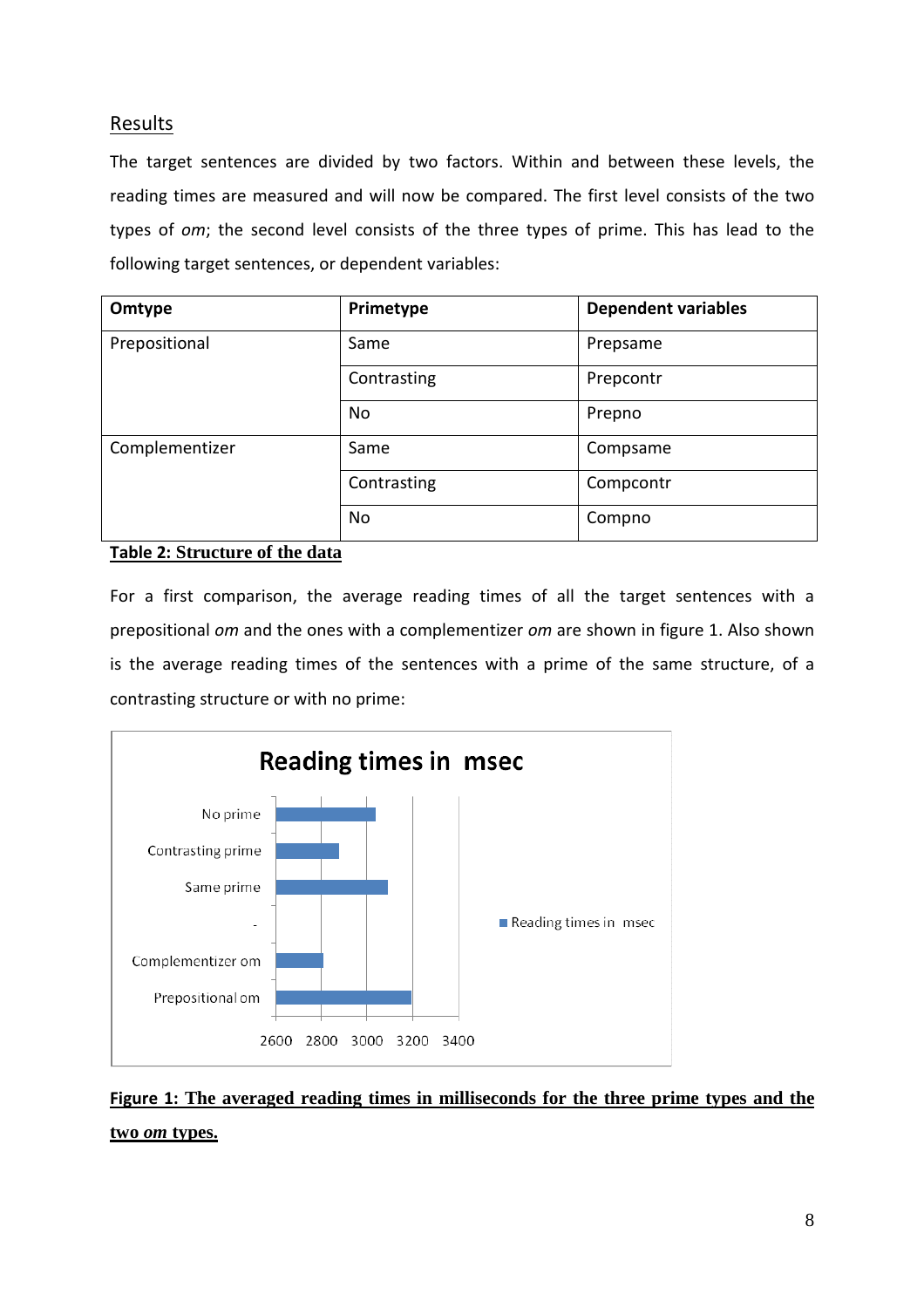There seems to be a shorter reading time for sentences with a contrasting prime; the prime of the same structure has resulted in the longest reading times. A bigger difference is visible between the reading times of the types of *om.* Sentences with a complementizer structure have an evidently shorter reading time than the sentences with a prepositional structure.

To see if the differences above are significant and if it is possible to draw any conclusions from the experiment, a repeated measures ANOVA has been done. In this test the measurements are checked against the design of the experiment as well. The design consisted of the three Lists, randomly assigned to three different groups of participants. This factor is included in the results to see if there is no influence of the presentation of the experiment to the participants.

| <b>Test</b>                                                             | <b>Results</b>            |  |
|-------------------------------------------------------------------------|---------------------------|--|
| Omtype                                                                  | $F(1,13)=11,512; p=0,005$ |  |
| Omtype*List                                                             | $F(2,13)=0,412; p=0,671$  |  |
| Primetype                                                               | $F(2,12)=1,527; p=0,257$  |  |
| Primetype*List                                                          | $F(4,24)=3,936; p=0,014$  |  |
| Omtype*Primetype                                                        | $F(2,12)=2,032; p=0,174$  |  |
| Omtype*Primetype*List                                                   | $F(4,24)=6,962; p=0,001$  |  |
| Table 3: Significance levels for the different interactions, alpha=0,05 |                           |  |

Following Hugo Quené's (2003) advice, I will show the outcomes of Wilks' Lambda.

Testing the sphericity assumption with Mauchley's test gives no significance (0 for omtype, 0,665 for primetype and 0,083 for omtype\*primetype). There is no need for correction of the F ratio.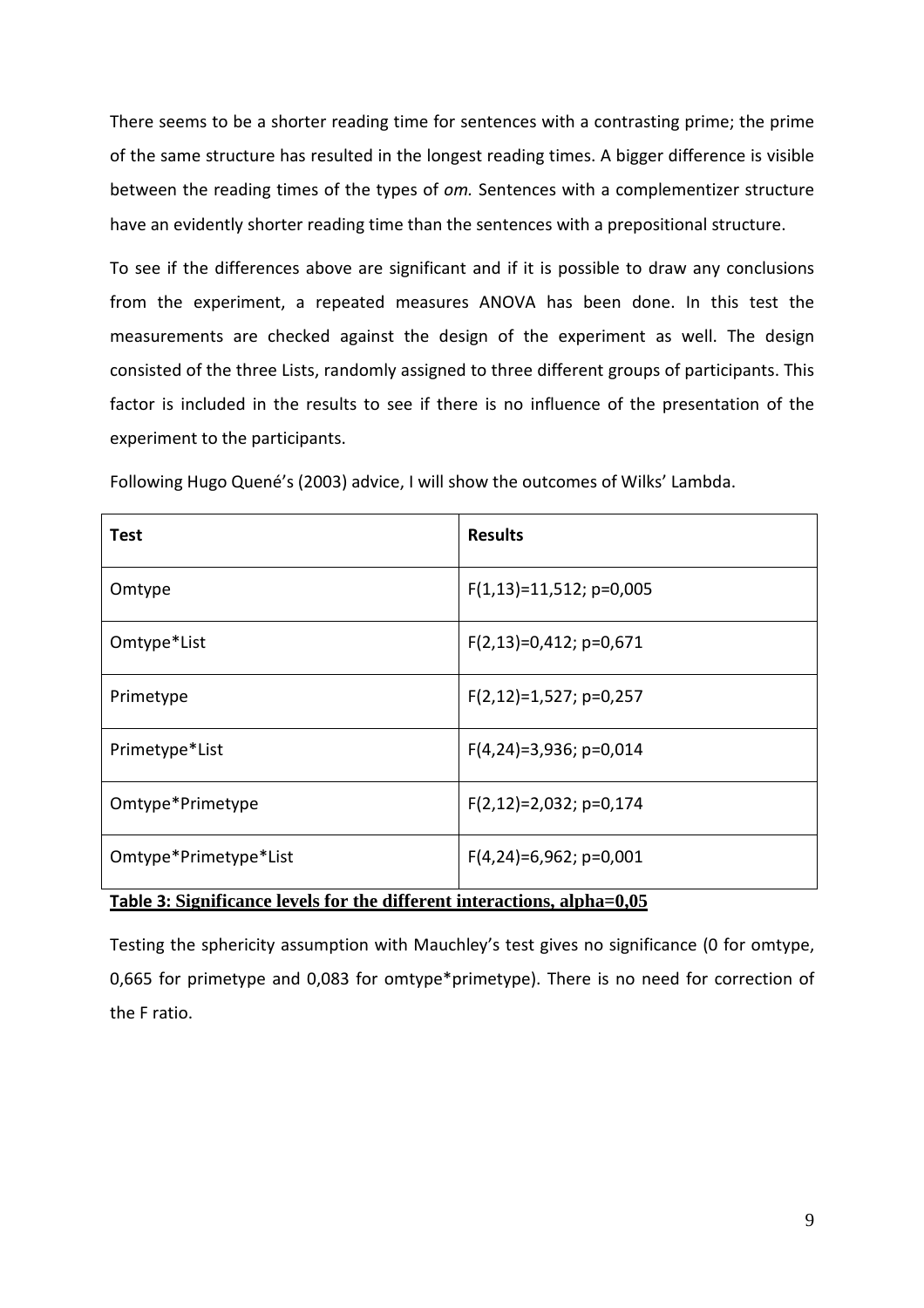#### **Discussion**

The numbers in table 3 show some interesting results. Three comparisons have a significant difference, three don't. I will start with repeating my predictions and how they should be reflected in the significance levels.

In this experiment, I tried to find an effect of priming a syntactic construction on the subsequent processing of a different structure. I compared the reading times of sentences that have either been primed with the same construction, primed with a contrasting structure or not primed with a significant structure. I was mostly interested in the effects of the type of prime. The effects of the two types of *om* are interesting to analyse but not part of the results I intended to find. The factor 'List' should not influence the results, since this was only part of the design.

Looking at the results in Table 3 it turns out that my predictions were not confirmed. The 'Omtype' did cause a significant difference in reading time (p=0,005). This is explainable by the fact that there was a big difference between the two constructions: the complementizer *om* is a regular structure, *om* as preposition in these sentences is grammatical but slightly unnatural. I had predicted to find results for the 'Primetype', but they did not show a significant difference (p=0,257). Seen together with the factor 'List', the factor 'Primetype' became significantly different (p=0,014). This mostly indicates that the factor 'List' did have influence on the average reading times. Also the difference between the significance level for Omtype multiplied with Primetype (p=0,174) and these two multiplied with List (p=0,001) is indicating a rather big influence by the design of the experiment.

The fact that there is an influence of the group that the participants were in on their average reading times, can be explained in two ways. The first is that the random assignment of lists to participants lead to the coincidental grouping of slower readers to one and the same group. Because the group per list was so small (either 5 or 6 participants) this seems a probable explanation. The ordering of the sentences could have also had an effect. For example if a prepositional construction (which is more difficult to read, see figure 1) is presented first, or is presented in a cluster, it could take longer. To find the real manner how the design has played a part in the experiment, more information and analysis is needed.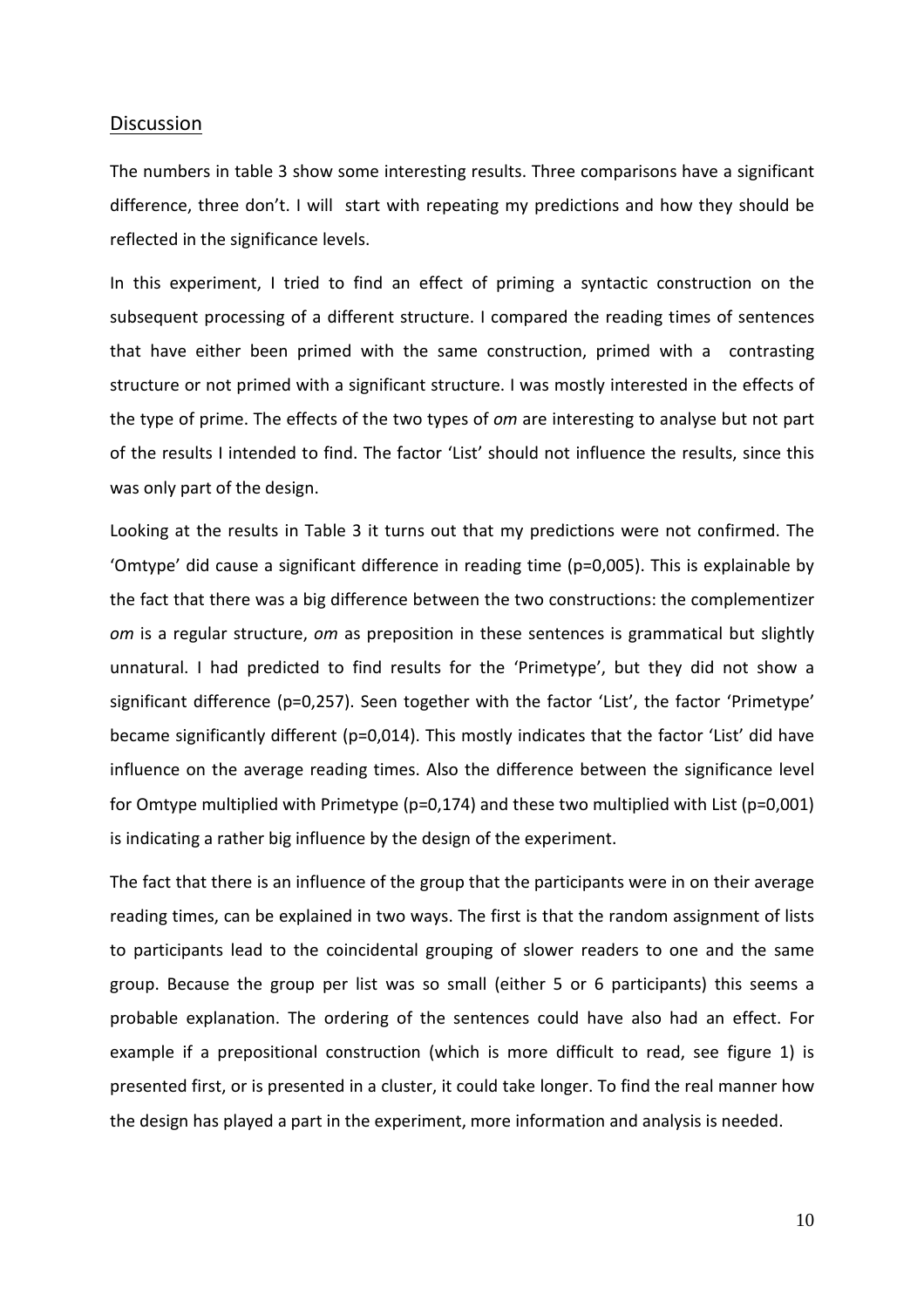In figure 1 it seems that the type of prime does make a difference in reading time. According to table 1 the factor Primetype has a p-value of 0,257, so not a significant one. It is interesting to see in the figure that the contrasting prime actually resulted in a shorter reading time. The predicted result that priming a structure with the same structure would shorten the reading time, actually turned out the opposite. A possible explanation could be that reading the prepositional structure after the same prime, would make people to extra focus on the target sentence. Being presented with the same difficult construction twice in a row could make the participant actively trying to understand the grammaticality of the sentence. This effect would not show with a contrasting prime. Another explanation could be that the processing of a prepositional target with a complementizer prime could be easier because of the fact that the sentences are in essential the same structure. In the prepositional structure *om* as complementizer is just not realized. In its place the prepositional *om* is presented. The fact that a sentence with the same construction precedes the difficult sentence could have made the processing easier.

There are some other, more general factors that have played a part in not getting the predicted results. The group of participants was very small, especially after removing the results of the participants that had noticed the target sentences. There could have been more people that noticed this but just didn't mention it to me. Only the group of people that mentioned the target sentences when asked for a reaction at the end of the experiment were removed. Secondly, the group was homogeneous and highly educated. They were even extra focused on language and language structures because of their education (highest level of high school in the Netherlands, with a focus on the classic languages).

Some other small influences could have affected the results: the instructions were not always the same and not always evenly clear. Some participants started reading the sentences out loud, one participant skipped the first pause and the assignment was not always understood the same way. As mentioned before, one participant understood the experiment to be a memorizing task even though this was never instructed in any way. This could mean that other participants also understood a different task than what was actually asked of them. Because I didn't want to give away any hints beforehand, it was not easy to be more clear on what they were supposed to do during the experiment. Also the need to press two different keys per sentence could have somehow influenced the results. One

11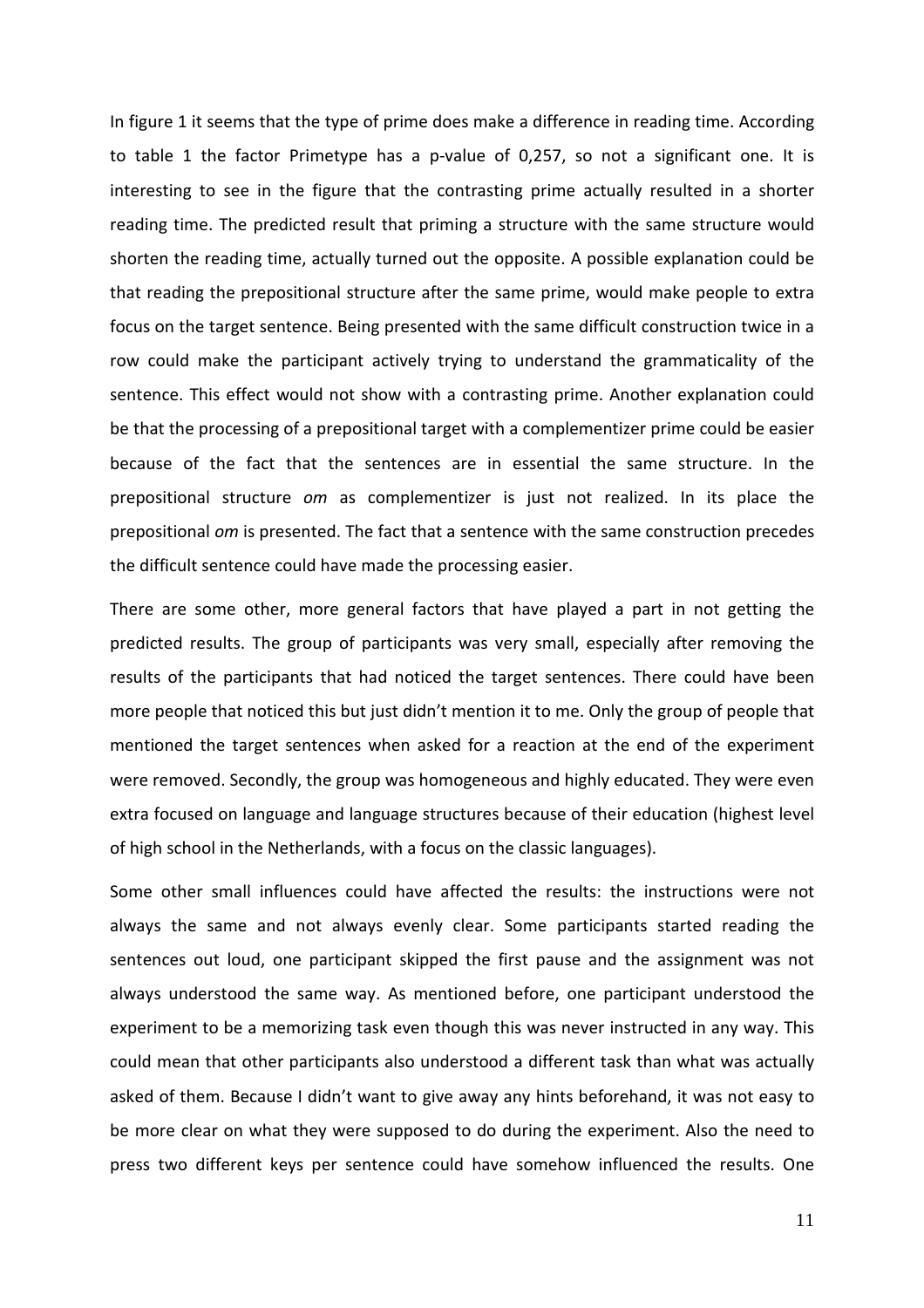participant asked already during the instructions if the shift-key was linked to stopping the time. The two different keys made the experiment more complicated.

The last factor that could have caused the lack of predicted results is the test material itself. The difference between the two structures was very big, one regular structure and one that was irregular. The latter was even so irregular that it felt ungrammatical to some of the participants. This is visible in the significant difference in reading time (3194 versus 2807,  $\alpha$ =0,005, see figure 1 and table 3); this inequality could have been a confounding factor. The experiment of Thothathiri and Snedeker used items that were semantically equivalent. In my experiment I tried the same, but during the experiment it turned out that the two different structures were not equivalent in level of acceptability. This should have been tested more extensively before doing the actual experiment. The effect this possibly had is that the prepositional structures needed to be re-read every time, independent of being primed or not.

It is not possible to draw any useful conclusions based on these results. To make that possible, the sample should be bigger and maybe more divers. The difference in acceptability between the two structures should be tested more extensively, which could possibly lead to the conclusion that there is too much difference between the two construction types to be tested equally. With a bigger sample group and more extensive research on the acceptability of the two different structures, it should be possible to conclude if there are effects of syntactic priming and if there is a role for abstract structural information in the processing of sentences.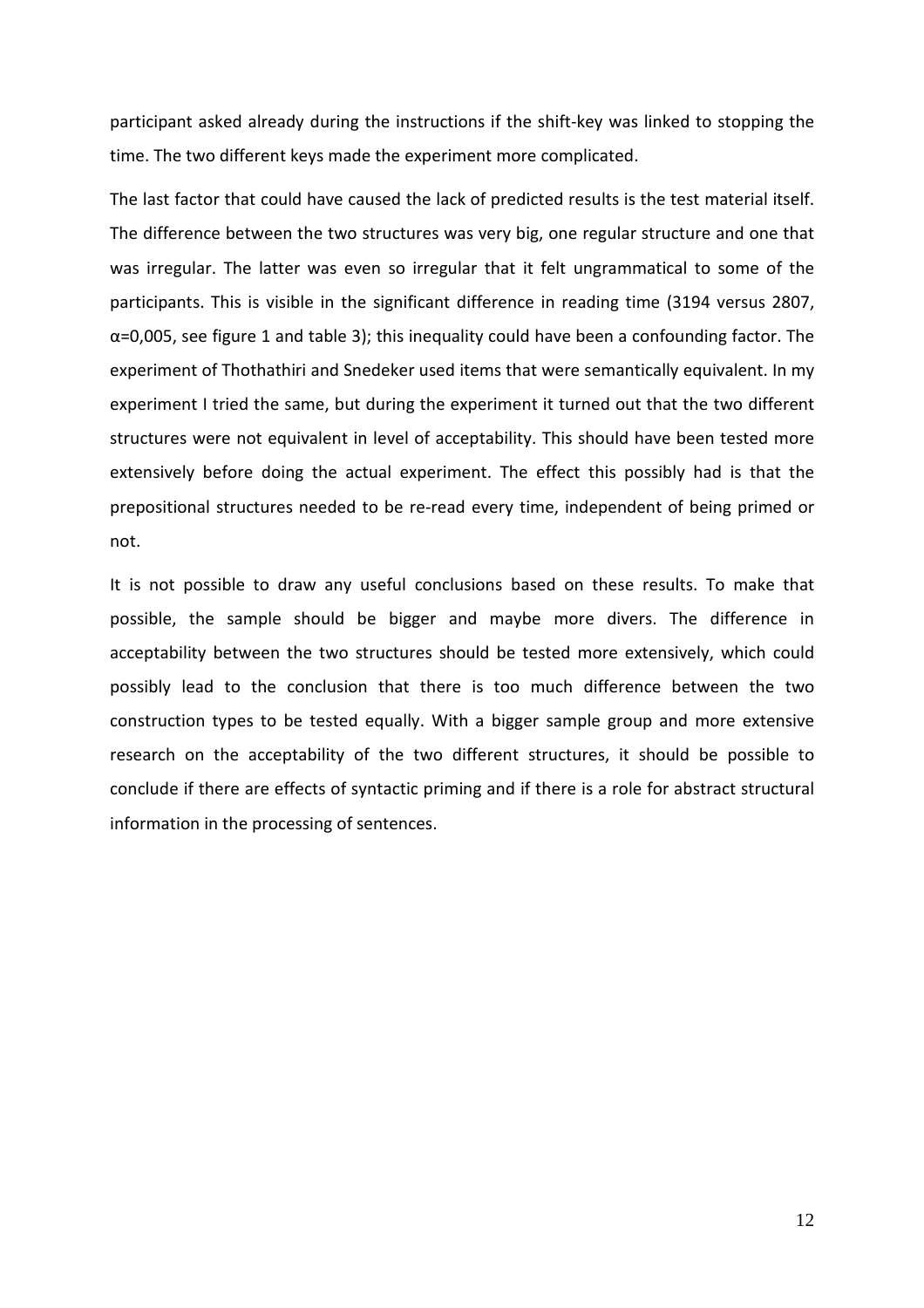# References

Arai M., et al. (2007) Priming ditransitive structures in comprehension. *Cognitive Psychology*, Volume 54, pp. 218-250.

Thothathiri, M. & Snedeker J. (2008) Give and take: Syntactic priming during spoken language comprehension. *Cognition,* Volume 108, pp. 51-68.

Quené, H. (2003) ANOVA in SPSS. Universiteit Utrecht. To be found here: http://www.let.uu.nl/~hugo.quene/personal/onderwijs/meo/ANOVA.20030312.pdf (website visited at 25th August 2011).

# **Appendices**

- Appendix A The three lists, A, B and C with the orders of the sentences as presented to the participants. In these lists, the target sentences are **bold**. The prime sentences are *italic*. The sentences with *om* as complementizer are underlined.
- Appendix B The input for DMDX for list A.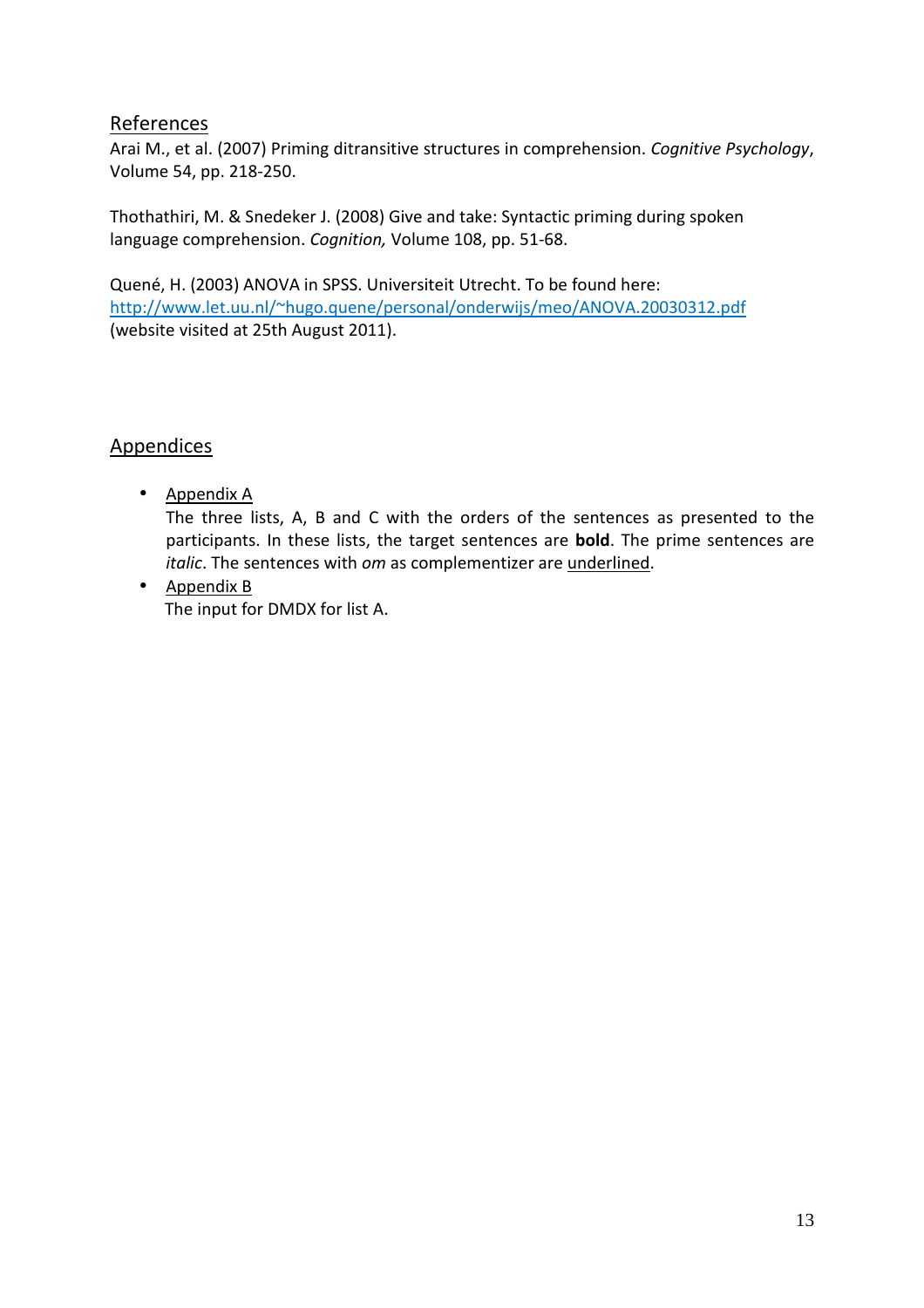• Appendix A

## List A

- 1. Sara wint door goed haar best te doen.
- 2. Joris reageert meteen zonder eerst te luisteren.
- 3. Pim wacht in plaats van zich te haasten.
- 4. Kasper is te opgewonden om zijn mond te houden.
- 5. Lianne wordt bruin door in de zon te zitten.
- 6. De vlag hangt aan de stok te wapperen.
- 7. Marlies gaat naar buiten na te hebben betaald.
- *8. Laura leert snel om de zandbak te hinkelen.*
- **9. Lisa poogt ook om het wak te schaatsen.**
- 10. Henri staat bij de kassa af te rekenen.
- 11. Gerard stapt de boot uit na te hebben gevaren.
- **12. Emma verzuimt alweer om de tafels te dekken.**
- 13. Minoes zit naar de muis te staren.
- 14. Karel is veel te oud om te rennen.
- 15. Thomas blaast zonder gedronken te hebben.
- 16. Marit zakt door niet goed op te letten.
- *17. Susanne legt zich op om de schutting te verven.*
- **18. Jan probeert alvast om de toren te beklimmen.**
- 19. Koen huilt na zijn hoofd te hebben gestoten.
- 20. Annemarie loopt de hele tijd te toeteren.
- **21. Eva vergeet vaak om de hoek te kijken.**
- 22. Jim eet een hamburger in plaats van te diëten.
- 23. Isabelle valt op door haar haar rood te verven.
- *24. De leerling tracht om de kikker te onderzoeken.*
- **25. Eline doet haar best om de rots te zwemmen.**
- 26. Bello jankt in plaats van op het bot te kluiven.
- 27. Wilma wankelt zonder geduwd te zijn.
- *28. Kees verbiedt hen om geld te pokeren.*

# **29. Joost ziet ertegenop om het grasveld te maaien.**

- 30. Eric schildert met vingerverf in plaats van te schetsen.
- 31. Jelle danst bij een dansschool zonder zich te schamen.
- 32. Sanne fietst in plaats van de bus te pakken.
- **33. Nienke verplicht hem om een ring te kopen.**
- 34. Opa Bas ligt nu nog steeds diep te slapen.
- 35. Rosana haast zich na de wekker te hebben gehoord.
- 36. Philip zoekt zijn sleutels door overal te kijken.
- *37. Pieter geeft opdracht om de pion te skaten.*
- **38. Mieke weigert om het oude gebouw te betreden.**
- 39. Caroline hoopt al jaren een auto te krijgen.
- *40. Marie belooft hem om het bos te fietsen.*
- **41. Alex verzoekt haar om de hei te rennen.**
- 42. Peter-Jan krijgt alles zonder moeite te doen.
- 43. Babette slurpt in plaats van netjes te eten.
- 44. Lilian maakt snel vrienden door spontaan te zijn.
- 45. Jaap is te langzaam om eerste te kunnen worden.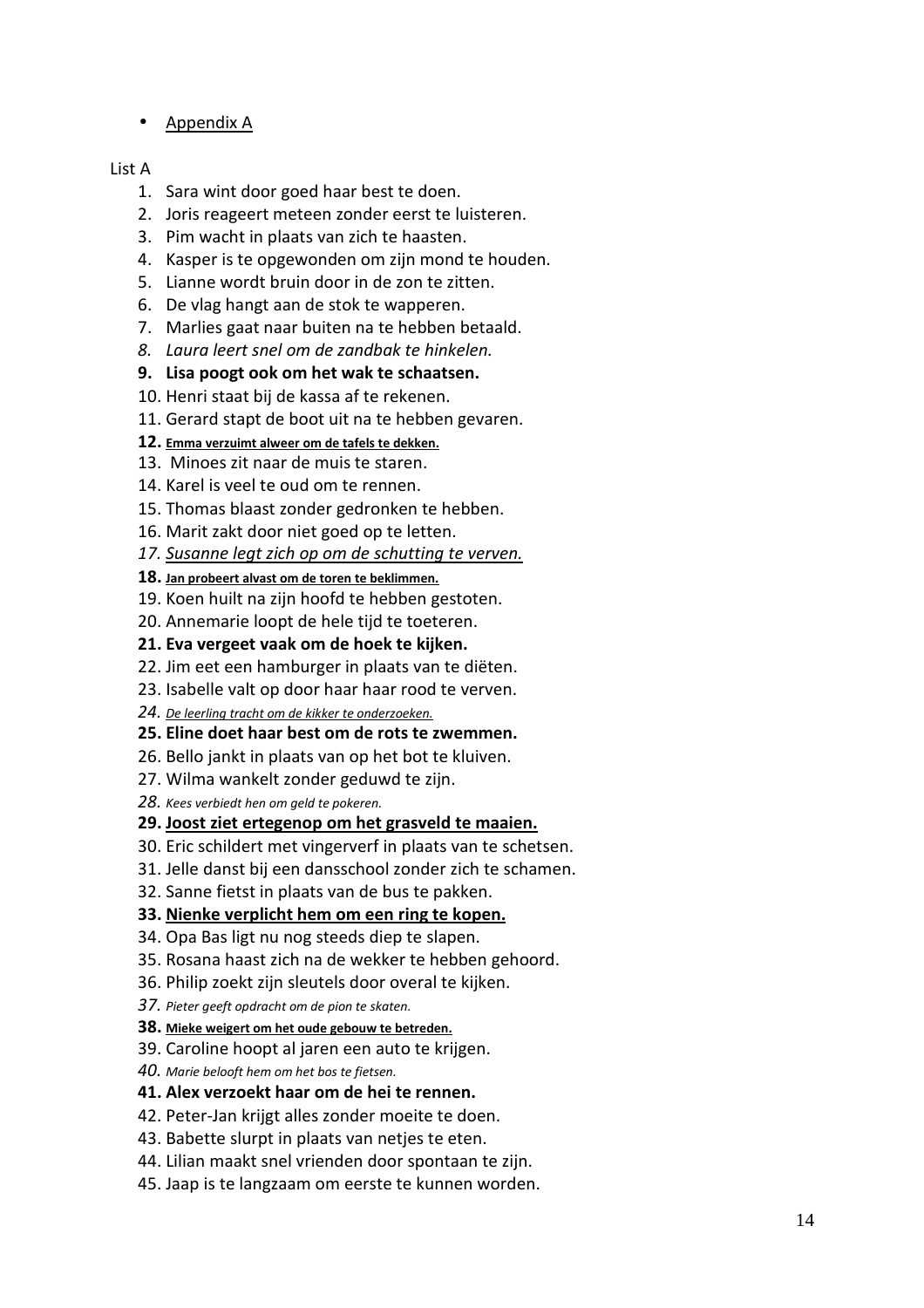#### **46. Jasper helpt hen om het eiland te varen.**

- 47. Niels strompelt na zijn voet te hebben gestoten.
- 48. Gijs racet over straat zonder uit te kijken.
- 49. Ron leert snel door zich alleen op te sluiten.
- *50. Rianne besluit eindelijk om het weiland te huren.*
- **51. Lotte dwingt hem om zijn huiswerk te maken.**
- 52. Masha staat eindelijk weer de afwas te doen.
- 53. Benjamin schreeuwt zonder te worden gehoord.
- 54. Ingrid hangt haar kleren uit na ze te hebben gewassen.
- *55. Tom laat na om zijn vriendin te feliciteren.*
- **56. Michiel vraagt ons om de stoelen te dansen.**

#### List B

- 1. Sara wint door goed haar best te doen.
- 2. Joris reageert meteen zonder eerst te luisteren.
- 3. Pim wacht in plaats van zich te haasten.
- 4. Kasper is te opgewonden om zijn mond te houden.
- 5. Lianne wordt bruin door in de zon te zitten.
- 6. De vlag hangt aan de stok te wapperen.
- 7. Marlies gaat naar buiten na te hebben betaald.
- *8. Susanne legt zich op om de schutting te verven.*
- **9. Lisa poogt ook om het wak te schaatsen.**
- 10. Henri staat bij de kassa af te rekenen.
- *11. De leerling tracht om de kikker te onderzoeken.*
- **12. Emma verzuimt alweer om de tafels te dekken.**
- 13. Minoes zit naar de muis te staren.
- 14. Karel is veel te oud om te rennen.
- 15. Thomas blaast zonder gedronken te hebben.
- 16. Marit zakt door niet goed op te letten.
- *17. Laura leert snel om de zandbak te hinkelen.*
- **18. Jan probeert alvast om de toren te beklimmen.**
- 19. Annemarie loopt de hele tijd te toeteren.
- *20. Kees verbiedt hen om geld te pokeren.*
- **21. Eva vergeet vaak om de hoek te kijken.**
- 22. Jim eet een hamburger in plaats van te diëten.
- 23. Isabelle valt op door haar haar rood te verven.
- 24. Gerard stapt de boot uit na te hebben gevaren.
- **25. Eline doet haar best om de rots te zwemmen.**
- 26. Bello jankt in plaats van op het bot te kluiven.
- 27. Koen huilt na zijn hoofd te hebben gestoten.
- 28. Wilma wankelt zonder geduwd te zijn.

#### **29. Joost ziet ertegenop om het grasveld te maaien.**

- 30. Eric schildert met vingerverf in plaats van te schetsen.
- 31. Jelle danst bij een dansschool zonder zich te schamen.
- *32. Rianne besluit eindelijk om het weiland te huren.*
- **33. Nienke verplicht hem om een ring te kopen.**
- 34. Opa Bas ligt nu nog steeds diep te slapen.
- 35. Rosana haast zich na de wekker te hebben gehoord.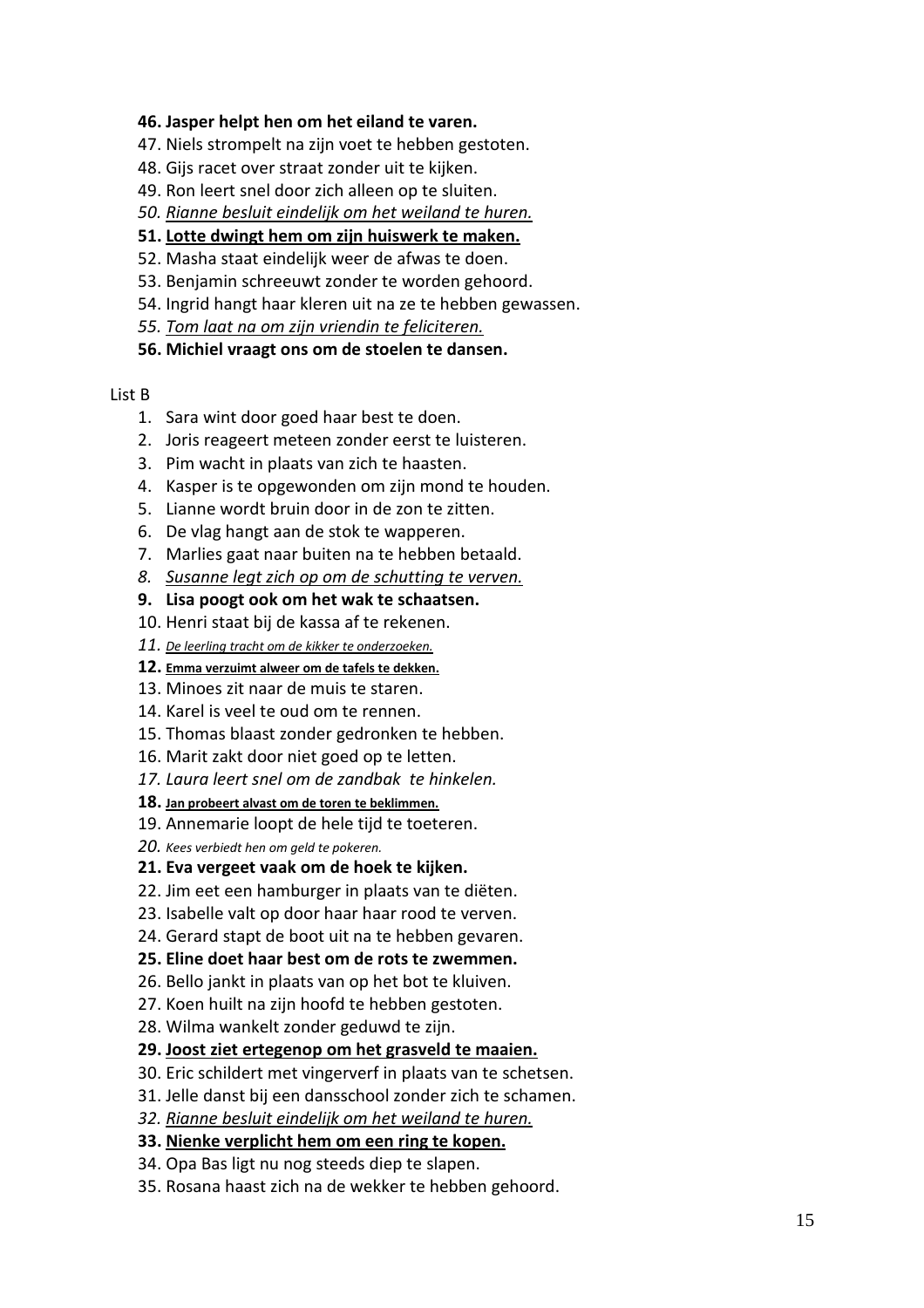- 36. Philip zoekt zijn sleutels door overal te kijken.
- 37. Sanne fietst in plaats van de bus te pakken.
- **38. Mieke weigert om het oude gebouw te betreden.**
- 39. Caroline hoopt al jaren een auto te krijgen.
- *40. Tom laat na om zijn vriendin te feliciteren.*

#### **41. Alex verzoekt haar om de hei te rennen.**

- 42. Peter-Jan krijgt alles zonder moeite te doen.
- 43. Babette slurpt in plaats van netjes te eten.
- 44. Jaap is te langzaam om eerste te kunnen worden.
- *45. Marie belooft hem om het bos te fietsen.*
- **46. Jasper helpt hen om het eiland te varen.**
- 47. Lilian maakt snel vrienden door spontaan te zijn.
- 48. Niels strompelt na zijn voet te hebben gestoten.
- 49. Ron leert snel door zich alleen op te sluiten.
- *50. Pieter geeft opdracht om de pion te skaten.*

#### **51. Lotte dwingt hem om zijn huiswerk te maken.**

- 52. Gijs racet over straat zonder uit te kijken.
- 53. Masha staat eindelijk weer de afwas te doen.
- 54. Benjamin schreeuwt zonder te worden gehoord.
- 55. Ingrid hangt haar kleren uit na ze te hebben gewassen.

#### **56. Michiel vraagt ons om de stoelen te dansen.**

#### List C

- 1. Sara wint door goed haar best te doen.
- 2. Joris reageert meteen zonder eerst te luisteren.
- 3. Pim wacht in plaats van zich te haasten.
- 4. Kasper is te opgewonden om zijn mond te houden.
- 5. Lianne wordt bruin door in de zon te zitten.
- 6. De vlag hangt aan de stok te wapperen.
- 7. Marlies gaat naar buiten na te hebben betaald.
- 8. Wilma wankelt zonder geduwd te zijn.

#### **9. Lisa poogt ook om het wak te schaatsen.**

- 10. Henri staat bij de kassa af te rekenen.
- *11. Laura leert snel om de zandbak te hinkelen.*
- **12. Emma verzuimt alweer om de tafels te dekken.**
- 13. Minoes zit naar de muis te staren.
- 14. Karel is veel te oud om te rennen.
- 15. Isabelle valt op door haar haar rood te verven.
- 16. Thomas blaast zonder gedronken te hebben.
- 17. Marit zakt door niet goed op te letten.
- **18. Jan probeert alvast om de toren te beklimmen.**
- 19. Annemarie loopt de hele tijd te toeteren.
- *20. De leerling tracht om de kikker te onderzoeken.*
- **21. Eva vergeet vaak om de hoek te kijken.**
- 22. Jim eet een hamburger in plaats van te diëten.
- 23. Gerard stapt de boot uit na te hebben gevaren.
- *24. Kees verbiedt hen om geld te pokeren.*
- **25. Eline doet haar best om de rots te zwemmen.**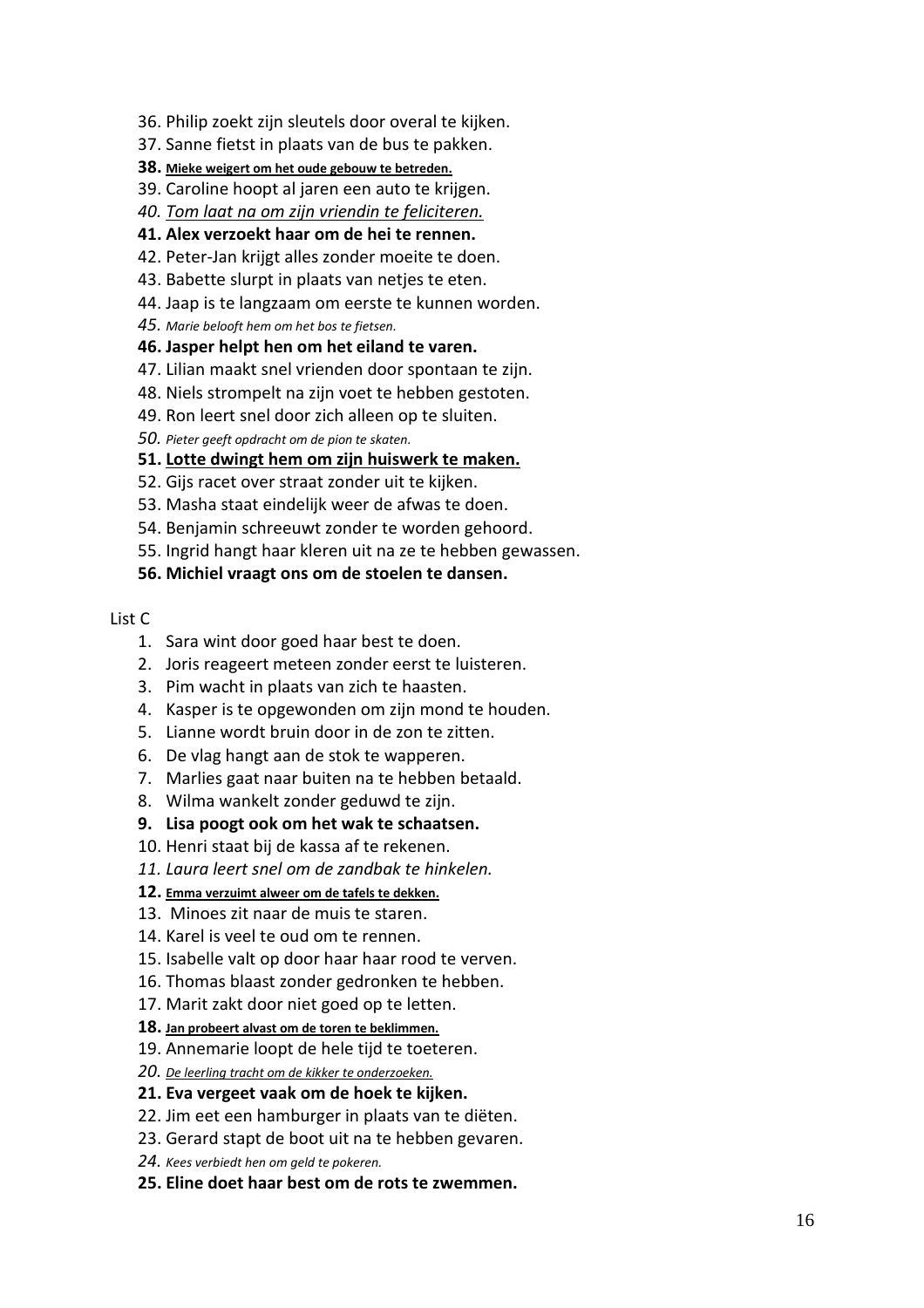- 26. Bello jankt in plaats van op het bot te kluiven.
- 27. Koen huilt na zijn hoofd te hebben gestoten.
- *28. Susanne legt zich op om de schutting te verven.*
- **29. Joost ziet ertegenop om het grasveld te maaien.**
- 30. Eric schildert met vingerverf in plaats van te schetsen.
- 31. Jelle danst bij een dansschool zonder zich te schamen.
- *32. Marie belooft hem om het bos te fietsen.*
- **33. Nienke verplicht hem om een ring te kopen.**
- 34. Opa Bas ligt nu nog steeds diep te slapen.
- 35. Rosana haast zich na de wekker te hebben gehoord.
- 36. Philip zoekt zijn sleutels door overal te kijken.
- *37. Tom laat na om zijn vriendin te feliciteren.*
- **38. Mieke weigert om het oude gebouw te betreden.**
- 39. Sanne fietst in plaats van de bus te pakken.
- 40. Caroline hoopt al jaren een auto te krijgen.
- **41. Alex verzoekt haar om de hei te rennen.**
- 42. Peter-Jan krijgt alles zonder moeite te doen.
- 43. Babette slurpt in plaats van netjes te eten.
- 44. Jaap is te langzaam om eerste te kunnen worden.
- *45. Rianne besluit eindelijk om het weiland te huren.*
- **46. Jasper helpt hen om het eiland te varen.**
- 47. Lilian maakt snel vrienden door spontaan te zijn.
- 48. Niels strompelt na zijn voet te hebben gestoten.
- 49. Benjamin schreeuwt zonder te worden gehoord.
- 50. Ron leert snel door zich alleen op te sluiten.
- **51. Lotte dwingt hem om zijn huiswerk te maken.**
- 52. Gijs racet over straat zonder uit te kijken.
- 53. Masha staat eindelijk weer de afwas te doen.
- 54. Ingrid hangt haar kleren uit na ze te hebben gewassen.
- *55. Pieter geeft opdracht om de pion te skaten.*
- **56. Michiel vraagt ons om de stoelen te dansen.**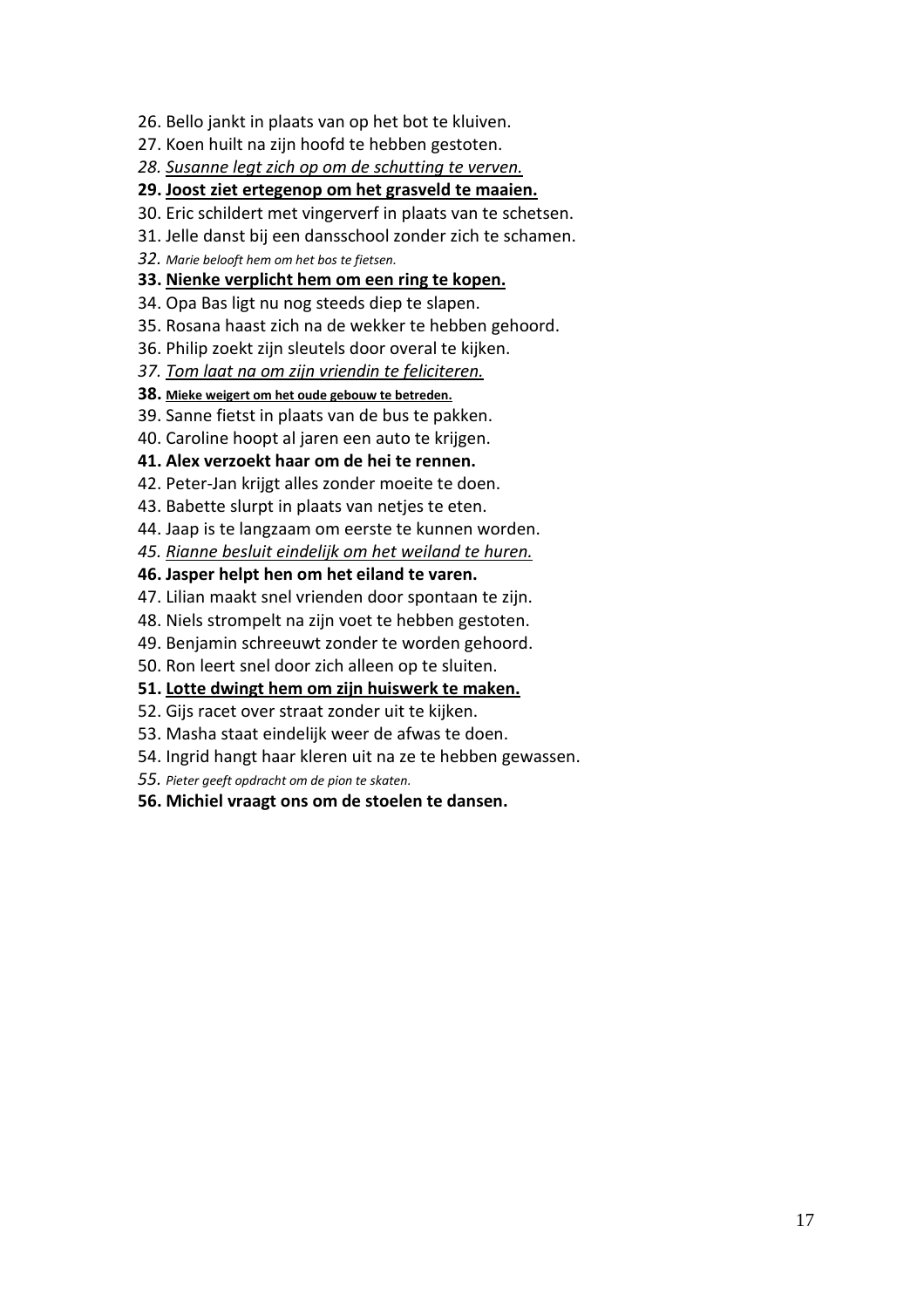## • Appendix B

<ep> <fd 60> <t 99999999999> <id keyboard> <dbc 210210210> <dfs 30> <dwc 0> <vm 1024,768,768,16,60> <nfb> <eop>

00 "Druk op de spatiebalk."; +01 \*"Sara wint door goed haar best te doen."; +02 \*"Joris reageert meteen zonder eerst te luisteren."; +03 \*"Pim wacht in plaats van zich te haasten."; +04 \*"Kasper is te opgewonden om zijn mond te houden."; +05 \*"Lianne wordt bruin door in de zon te zitten."; +06 \*"De vlag hangt aan de stok te wapperen."; +07 \*"Marlies gaat naar buiten na te hebben betaald."; +08 \*"Laura leert snel om de zandbak te hinkelen."; +09 \*"Lisa poogt ook om het wak te schaatsen."; +10 \*"Henri staat bij de kassa af te rekenen."; +11 \*"Gerard stapt de boot uit na te hebben gevaren."; +12 \*"Emma verzuimt alweer om de tafels te dekken."; +13 \*"Minoes zit naar de muis te staren."; +14 \*"Karel is veel te oud om te rennen."; +15 \*"Thomas blaast zonder gedronken te hebben."; +16 \*"Marit zakt door niet goed op te letten."; +17 \*"Susanne legt zich op om de schutting te verven."; +18 \*"Jan probeert alvast om de toren te beklimmen."; +19 \*"Koen huilt na zijn hoofd te hebben gestoten."; +20 \*"Annemarie loopt de hele tijd te toeteren."; +21 \*"Eva vergeet vaak om de hoek te kijken."; +22 \*"Jim eet een hamburger in plaats van te diëten."; +23 \*"Isabelle valt op door haar haar rood te verven."; +24 \*"De leerling tracht om de kikker te onderzoeken."; +25 \*"Eline doet haar best om de rots te zwemmen."; 00 "Pauze."; +26 \*"Bello jankt in plaats van op het bot te kluiven."; +27 \*"Wilma wankelt zonder geduwd te zijn."; +28 \*"Kees verbiedt hen om geld te pokeren."; +29 \*"Joost ziet ertegenop om het grasveld te maaien."; +30 \*"Eric schildert met vingerverf in plaats van te schetsen."; +31 \*"Jelle danst bij een dansschool zonder zich te schamen."; +32 \*"Sanne fietst in plaats van de bus te pakken."; +33 \*"Nienke verplicht hem om een ring te kopen."; +34 \*"Opa Bas ligt nu nog steeds diep te slapen."; +35 \*"Rosana haast zich na de wekker te hebben gehoord."; +36 \*"Philip zoekt zijn sleutels door overal te kijken."; +37 \*"Pieter geeft opdracht om de pion te skaten."; +38 \*"Mieke weigert om het oude gebouw te betreden."; +39 \*"Caroline hoopt al jaren een auto te krijgen."; +40 \*"Marie belooft hem om het bos te fietsen.";